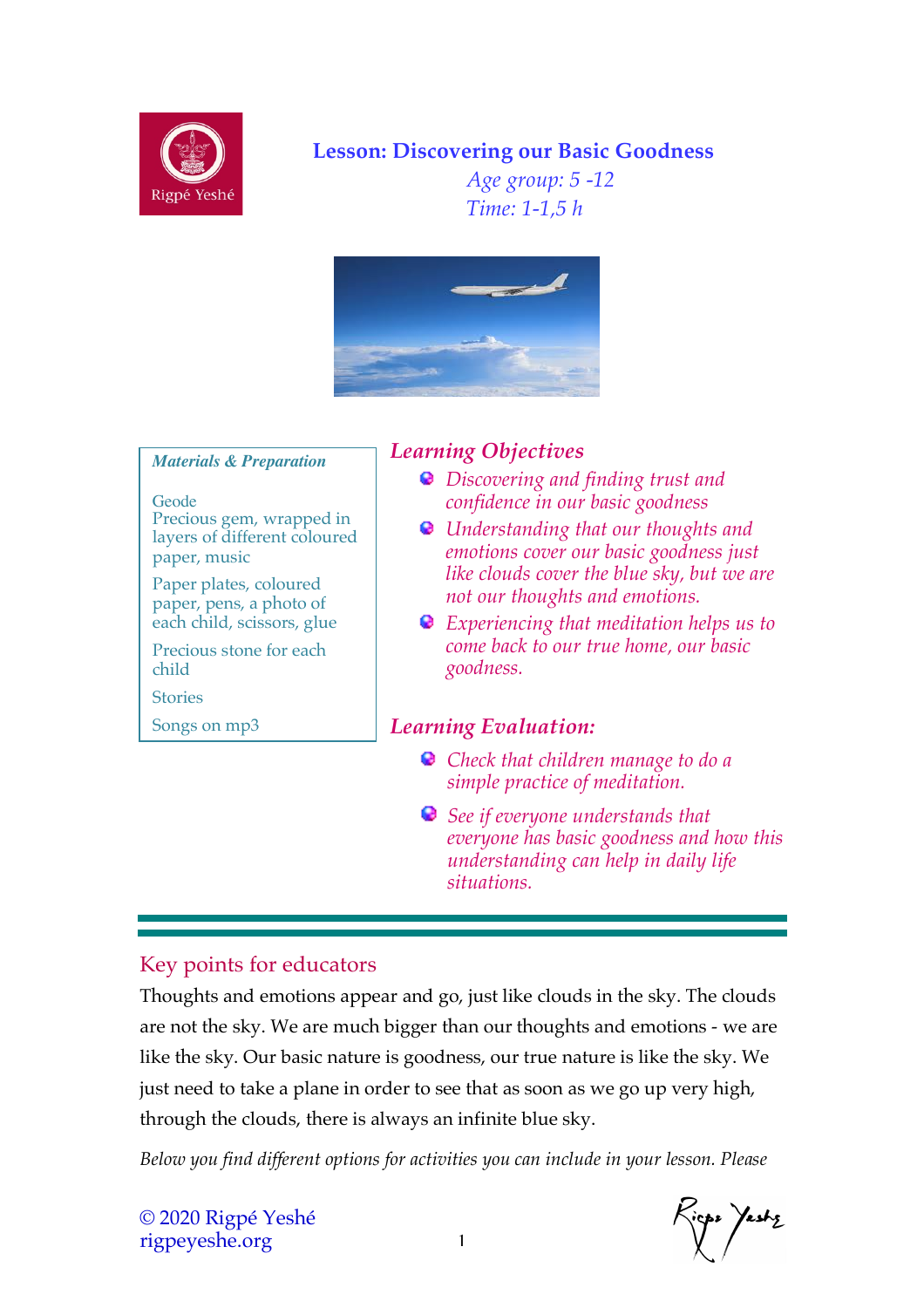*choose what you feel is appropriate for your group and the time you have available.* 

#### **Discovering our basic goodness**

# **Opening**

Allowing children to settle down with a short meditation. Bringing to mind our kind attitude and good motivation for oneself and for others.

## Inspirational Intro "Geode"



Show a real geode. Let children look at it first only from outside, then open it or shine in it with a torch. Ask children to describe what they see. "We are a little like this geode, it looks like an ordinary stone on the outside, grey and plain, but inside are special, precious crystals. If we shine the torch in, we can see them sparkling and shining. We all seem ordinary

on the outside, we have a body, but inside is this hidden jewel or inner goodness, basic goodness". Ask: "When do you feel this hidden jewel, your basic goodness shining through in your life? Maybe when you are very happy? When someone is very kind to you?" Let children describe situations in their life where they have glimpses of their basic goodness shining through.

Guided Contemplation "Who am I really" *https://middlewayeducation.org/portfolio/activity-who-am-i-really/*

Guided "Meditation using sound" *https://middlewayeducation.org/portfolio/meditation-sound/*

## Game "Passing the parcel"

Play pass the parcel with a representation of our "basic goodness", such as a precious gem, wrapped in layers and layers of different coloured paper. When the music stops, unwrap a layer on which is written something that covers our "basic goodness" such as anger, anxiety, worrying, sadness, being jealous, etc. Once all the layers have come off, take time to read over all that has been written on them, but there in the middle is our Basic goodness untouched by any of our thoughts or feelings.

ops Yeshz<br>1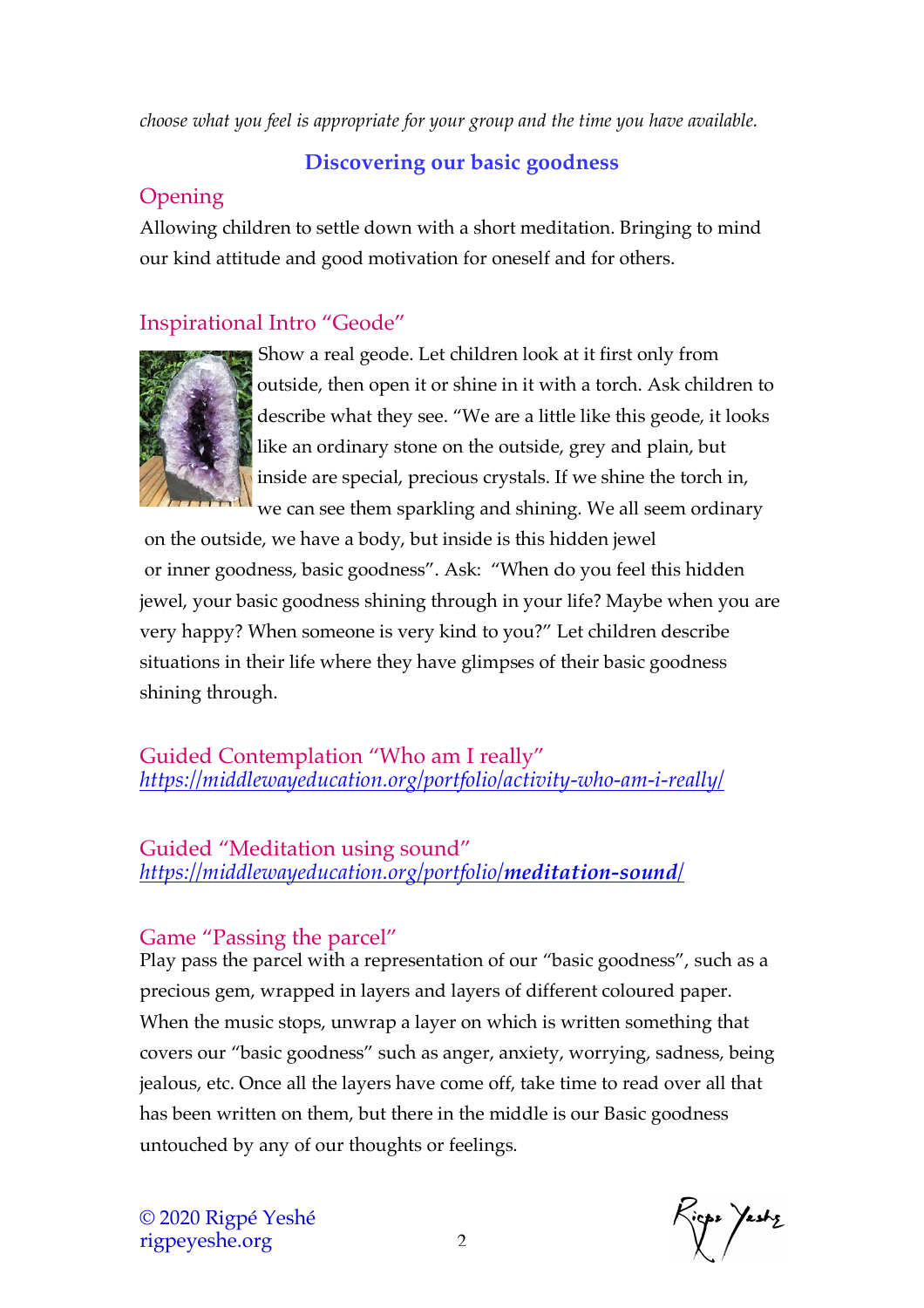#### Exercise: Shower of compliments

Each child gets a paper plate sticked on his back, the other children of the group write or draw on the plate a "compliment" they have seen in this child.

#### **Discovering our basic goodness**

#### Creative Activity "Handprint and Flowers"

Children draw their hands on coloured paper and cut it out, cut petals and stem. Glue everything on the paper. Stick a photo of each child into the flower and draw or



write a 'kind action' on each petal - it is these actions that help our basic goodness to actually flower.

#### Story: "Now I know that we all have a jewel inside us"

 Author: Sally Devorsine www.chocolatesaucebooks.com





 Story "The Hermit and the Well" Author: Thich Nhat Hanh About connecting with our basic goodness.

#### Songs "Sky Inside"

*Audio and lyrics at: https://middlewayeducation.org/portfolio/audiosky-inside/*

#### "Sit like the Buddha"



*Audio and lyrics at: https://middlewayeducation.org/portfolio/audio-sit-like-abuddha/*

"You are enough as you are"

*Audio and lyrics at: https://middlewayeducation.org/portfolio/audio-you-areenough/*

© 2020 Rigpé Yeshé rigpeyeshe.org 3

ps Yeshz